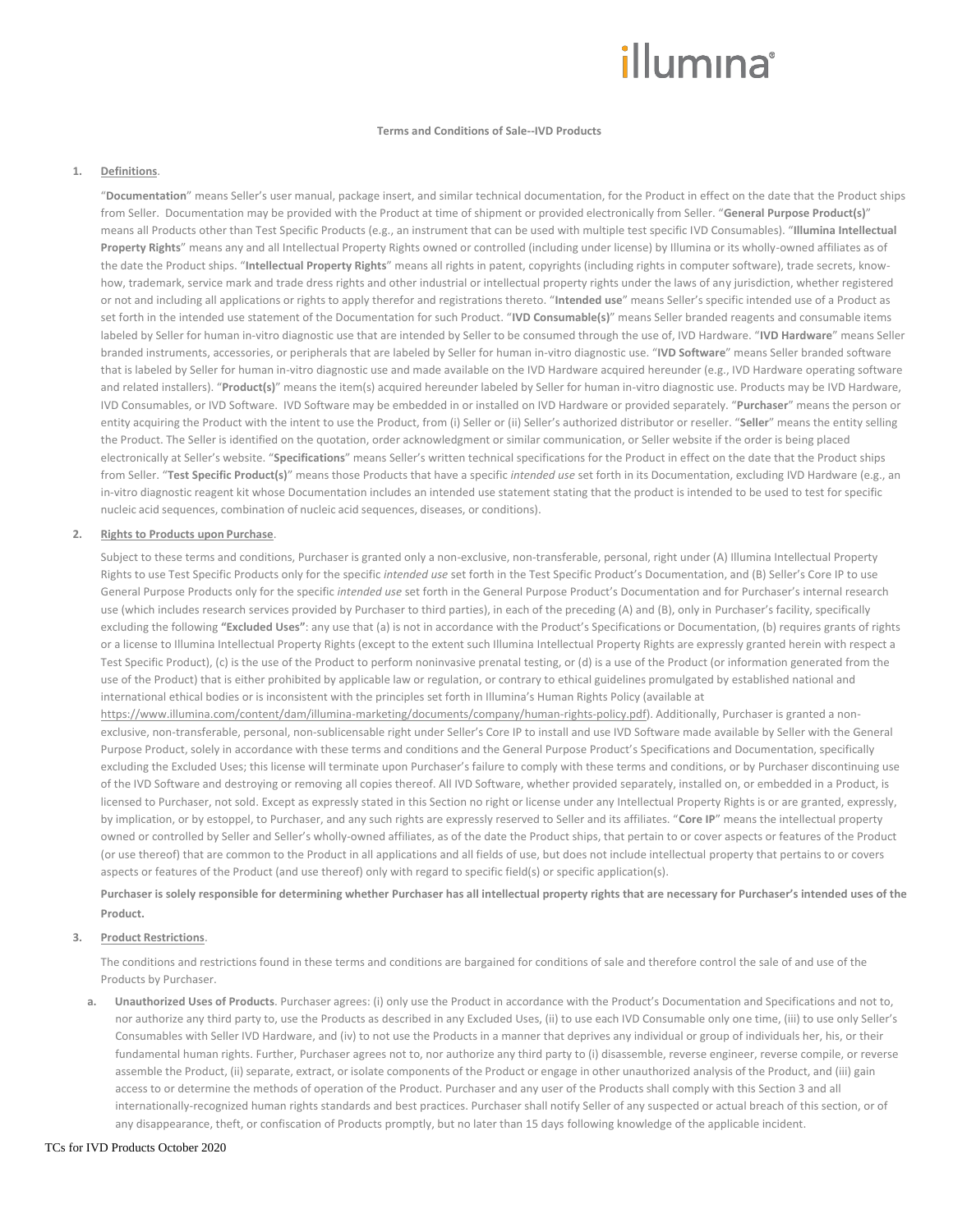- **b. Unauthorized Transfer of Products**. Licenses to the IVD Software are not transferable. Purchaser agrees to not sell, rent, lease, loan, transfer or assign or otherwise dispose of any IVD Hardware or component thereof containing IVD Software to any third party unless Purchaser first erases or removes the IVD Software.
- **c. Software License Restrictions**. Purchaser acknowledges that software may be subject to additional terms and conditions. Purchaser may not use, copy, modify, create derivative works of, reverse engineer, decompile, disassemble, distribute, sell, assign, pledge, sublicense, lease, loan, rent, timeshare or otherwise transfer the IVD Software, nor permit any other party to do any of the foregoing. Purchaser may not remove from the IVD Software, or alter, any of the trademarks, trade names, logos, patent or copyright notices or markings, or add any other notices or markings to the IVD Software. Purchaser may not (and may not attempt to) defeat, avoid, by-pass, remove, deactivate or otherwise circumvent any protection mechanisms in the IVD Software including without limitation any such mechanism used to restrict or control the functionality of the IVD Software.
- **d. Third Party Code**. To the extent third party code is included in IVD Software and any term or condition of a third party license applicable to such third party code directly conflicts with the terms and conditions set forth herein, the applicable term(s) or condition(s) of that third party license will be applicable only to that third party code and only to the extent necessary to remove the conflict.

# **4. Regulatory**.

Illumina intends that its products be used only in a lawful and ethical manner. Purchaser agrees to comply with all applicable laws, regulations, and ethical guidelines promulgated by established national and international ethical bodies when using, maintaining, and disposing of the Product and the information generated from the use of the Product.

# **5. Limited Liability**.

**TO THE EXTENT PERMITTED BY LAW, IN NO EVENT SHALL SELLER OR ITS SUPPLIERS BE LIABLE TO PURCHASER OR ANY THIRD PARTY FOR COSTS OF PROCUREMENT OF SUBSTITUTE PRODUCTS OR SERVICES, LOST PROFITS, DATA OR BUSINESS, OR FOR ANY INDIRECT, SPECIAL, INCIDENTAL, EXEMPLARY, CONSEQUENTIAL, OR PUNITIVE DAMAGES OF ANY KIND ARISING OUT OF OR IN CONNECTION WITH, WITHOUT LIMITATION, THE SALE OF THE PRODUCT, ITS USE, SELLER'S PERFORMANCE OR ANY OF THESE TERMS AND CONDITIONS, HOWEVER ARISING OR CAUSED AND ON ANY THEORY OF LIABILITY (WHETHER IN CONTRACT, TORT (INCLUDING NEGLIGENCE), STRICT LIABILITY OROTHERWISE).**

**TO THE EXTENT PERMITTED BY LAW, SELLER'S TOTAL AND CUMULATIVE LIABILITY TO PURCHASER OR ANY THIRD PARTY ARISING OUT OF OR IN CONNECTION WITH THESE TERMS AND CONDITIONS, INCLUDING WITHOUT LIMITATION, THE PRODUCT (INCLUDING USE THEREOF) AND SELLER'S PERFORMANCE, WHETHER IN CONTRACT, TORT (INCLUDING NEGLIGENCE), STRICT LIABILITY OR OTHERWISE, SHALL IN NO EVENT EXCEED THE AMOUNT PAID TO SELLER FOR THE PARTICULAR PRODUCT CONTAINED IN THE PARTICULAR ORDER THAT DIRECTLY CAUSED THE LIABILITY.**

## **6. Limitations on Warranties**.

**TO THE EXTENT PERMITTED BY LAW AND SUBJECT TO THE EXPRESS PRODUCT WARRANTY MADE IN THESE TERMS AND CONDITIONS SELLER MAKES NO (AND EXPRESSLY DISCLAIMS ALL) WARRANTIES, EXPRESS, IMPLIED OR STATUTORY, WITH RESPECT TO THE PRODUCT, INCLUDING WITHOUT LIMITATION, ANY IMPLIED WARRANTY OF MERCHANTABILITY, FITNESS FOR A PARTICULAR PURPOSE, NONINFRINGEMENT, OR ARISING FROM COURSE OF PERFORMANCE, DEALING, USAGE OR TRADE. WITHOUT LIMITING THE GENERALITY OF THE FOREGOING, SELLER MAKES NO CLAIM, REPRESENTATION, OR WARRANTY OF ANY KIND AS TO THE UTILITY OF THE PRODUCT FOR PURCHASER'S INTENDED USES.**

# **7. Product Warranty**.

All warranties are personal to the Purchaser and may not be transferred or assigned to a third-party, including an affiliate of Purchaser. All warranties are facility specific and do not transfer if the Product is moved to another facility of Purchaser, unless Seller conducts such move. The warranties described in these terms and conditions exclude any stand-alone third party goods that may be acquired or used with the Products.

- **a. Warranty for IVD Consumables**. Seller warrants that IVD Consumables will conform to their Specifications until the later of (i) 3 months from the date of shipment from Seller, or (ii) any expiration date or the end of the shelf-life pre-printed on such IVD Consumables by Seller, but in either event, no later than 12 months from the date of shipment.
- **b. Warranty for IVD Hardware**. Seller warrants that IVD Hardware, other than Upgraded Components, will conform to its Specifications for a period of 12 months after its shipment date from Seller unless the IVD Hardware includes Seller provided installation in which case the warranty period begins on the date of installation or 30 days after the date the IVD Hardware was delivered, whichever occurs first ("**Base IVD Hardware Warranty**"). "**Upgraded Components**" means Seller provided components, modifications, or enhancements to IVD Hardware provided pursuant to the Base Hardware Warranty. Seller warrants that Upgraded Components will conform to their Specifications for a period of 90 days from the date the Upgraded Components are provided by Seller. Upgraded Components do not extend the Base Hardware Warranty for the IVD Hardware unless the upgrade was conducted by Seller at Seller's facilities in which case the upgraded IVD Hardware shipped to Purchaser comes with a new Base IVD Hardware Warranty.
- **c. Exclusions from Warranty Coverage**. The foregoing warranties do not apply to the extent a non-conformance is due to (i) abuse, misuse, neglect, negligence, accident, improper storage, or use contrary to the Documentation or Specifications, (ii) use that is an Excluded Use or otherwise not in accordance with these terms and conditions, (iii) improper handling, installation, maintenance, or repair (other than if performed by Seller's personnel), (iv) unauthorized alterations, (v) Force Majeure events, or (vi) use with a third party's good (unless the Product's Documentation or Specifications expressly state such third party's good is for use with theProduct).
- **d. Procedure for Warranty Coverage**. In order to be eligible for repair or replacement under this warranty Purchaser must (i) promptly contact Seller's support department to report the non-conformance, (ii) cooperate with Seller in confirming or diagnosing the non-conformance, and (iii) return the Product, transportation charges prepaid to Seller following Seller's instructions or, if agreed by Seller and Purchaser, grant Seller's authorized repair personnel access to the Product in order to confirm the non-conformance and make repairs.

**e. Sole Remedy under Warranty**. Seller will, at its option, repair or replace non-conforming Product that is covered by this warranty, provided that Seller can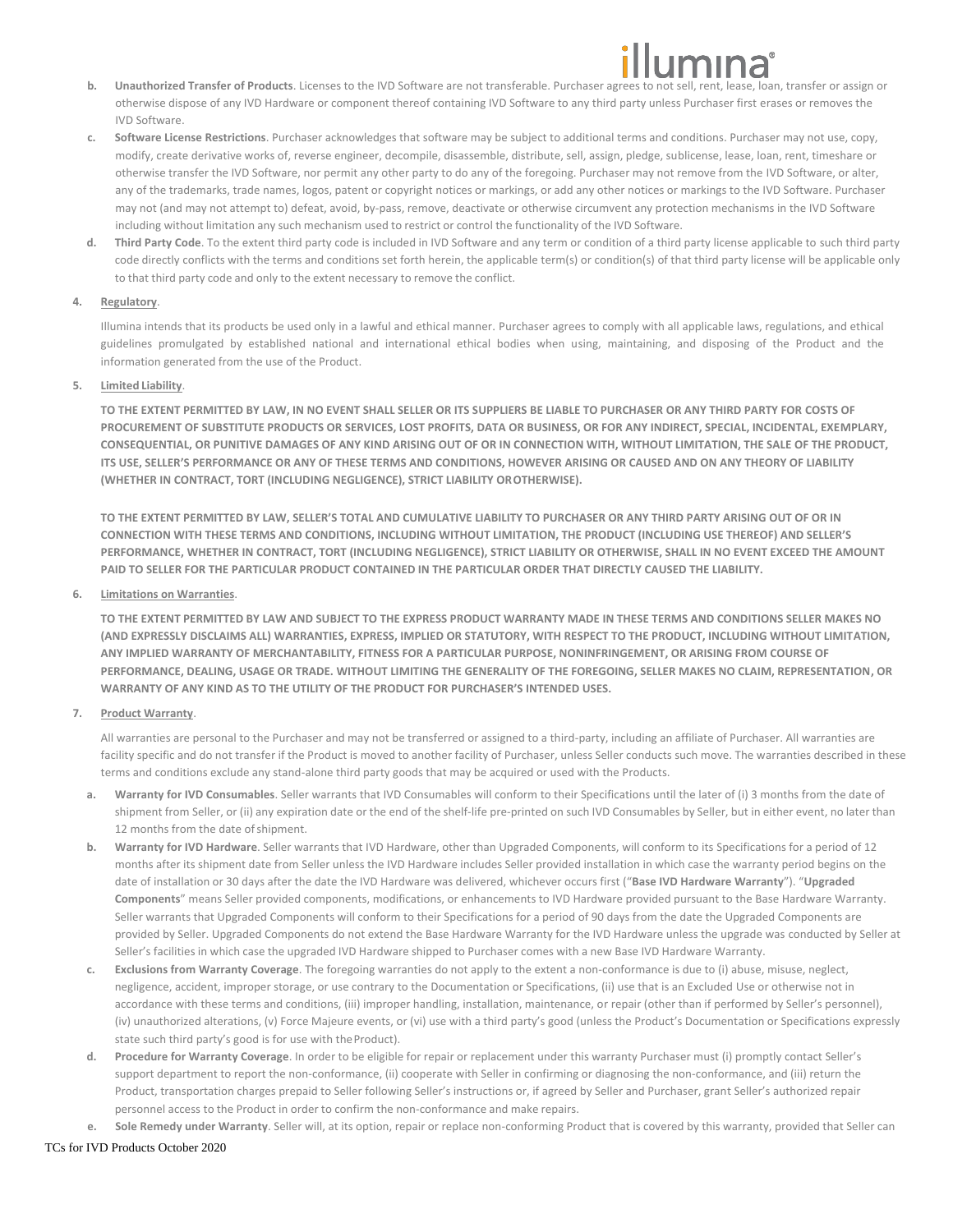reasonably identify and confirm such nonconformance. The warranty period for repaired or replaced IVD Consumables is 90 days from the date of shipment, or the remaining period on the original Consumables warranty, whichever is later. IVD Hardware may be repaired or replaced with functionally equivalent, reconditioned, or new IVD Hardware or components (if only a component of IVD Hardware is non-conforming). If the IVD Hardware is replaced in its entirety, the warranty period for the replacement is 90 days from the date of shipment or the remaining period on the original IVD Hardware warranty, whichever ends later. If only a component is being repaired or replaced, the warranty period for such component is 90 days from the date of shipment or the remaining period on the original IVD Hardware warranty, whichever ends later. The preceding states Purchaser's sole remedy and Seller's sole obligations under the warranty provided.

# <span id="page-2-0"></span>**8. Indemnification**.

- **a. Indemnification by Seller**. Subject to these terms and conditions, including without limitation, the Exclusions to Seller's Indemnification Obligations (Section [8](#page-2-0)[\(a\)](#page-2-1) below), the Conditions to Indemnification Obligations (Sectio[n 8\(](#page-2-0)[c\)](#page-2-2) below), Seller shall (i) defend, indemnify and hold harmless Purchaser against any third-party claim or action alleging that the (A) Test Specific Products when used for the specific *intended use* set forth in its Documentation, and (B) the General Purpose Products when used for (x) the specific *intended use* set forth in its Documentation, or (y) Purchaser's use in accordance with these terms and conditions, and in accordance with the Product's Documentation and Specifications, infringes the valid and enforceable intellectual property rights of a third party, and (ii) pay all settlements entered into, and all final judgments and costs (including reasonable attorneys' fees) awarded against Purchaser in connection with such infringement claim. If the Product or any part thereof, becomes, or in Seller's opinion may become, the subject of an infringement claim, Seller shall have the right, at its option, to (A) procure for Purchaser the right to continue using the Product, (B) modify or replace the Product with a substantially equivalent non-infringing substitute, or (C) require the return of the Product and terminate the rights, license, and any other permissions provided to Purchaser with respect to the Product and refund to Purchaser the depreciated value (as shown in Purchaser's official records) of the returned Product at the time of such return; provided that, no refund will be given for used-up or expired IVD Consumables. This Section states the entire liability of Seller for any infringement of third party intellectual property rights.
- <span id="page-2-1"></span>**b. Exclusions to Seller Indemnification Obligations**. For the avoidance of doubt, Seller has no obligation to defend, indemnify or hold harmless Purchaser for any infringement claim to the extent such infringement arises from: (i) use of the Product for any Excluded Use, (ii) use of the Product in any manner not in accordance with its Specifications, its Documentation, or the rights expressly granted to Purchaser and restrictions imposed on Purchaser under these terms and conditions, including without limitation, any use of the Product beyond the specific *intended use* set forth in its Documentation, (iii) use of the Product in combination with any third party products, materials, or services (unless the Product's Documentation or Specifications expressly state that such third party's good is for use with the Product), (iv) use of the Product to perform any assay or other process not supplied by Seller, (iv) Seller's compliance with specifications or instructions for such Product furnished by, or on behalf of, Purchaser, (v) Purchaser's breach of any of these terms and conditions, or (vi) use of stand-alone third party goods that may be acquired or used with the Products (each of (i) – (vi), is referred to as an "**Excluded Claim**").
- **c. Indemnification by Purchaser**. Purchaser shall defend, indemnify and hold harmless Seller, its affiliates, their non-affiliate collaborators and development partners that contributed to the development of the Product, and their respective officers, directors, representatives and employees against any claims, liabilities, damages, fines, penalties, causes of action, and losses of any and every kind (including reasonable attorneys' fees), including without limitation, personal injury or death claims, and infringement of a third party's intellectual property rights, resulting from, relating to, or arising out of any Excluded Claim.
- <span id="page-2-2"></span>**d. Conditions to Indemnification Obligations**. The parties' indemnification obligations are conditioned upon the party seeking indemnification (i) promptly notifying the other party in writing of such claim or action, (ii) giving the other party exclusive control and authority over the defense and settlement of such claim or action, (iii) not admitting infringement of any intellectual property right without prior written consent of the other party, (iv) not entering into any settlement or compromise of any such claim or action without the other party's prior written consent, and (v) providing reasonable assistance to the other party in the defense of the claim or action; provided that, the indemnifying party reimburses the indemnified party for its reasonable out-of-pocket expenses incurred in providing suchassistance.

# **9. Payment Terms**.

Seller will invoice upon shipment. Subject to Seller's credit review of Purchaser (following which Seller shall inform Purchaser of applicable payment terms), all payments are due within 30 days of the date of the invoice except that payments in Japan are due within 60 days of the date of the invoice. All amounts due shall be paid in the currency found on the invoice. If payment is made by wire or other electronic funds transfer, Purchaser is solely responsible for any bank or other fees charged, and will reimburse Seller for any such fees. If any payment is not made by the due date Seller may exercise all rights and remedies available by law. Purchaser shall pay for all costs (including reasonable attorneys' fees) incurred by Seller in connection with the collection of late payments. Each purchase order is a separate, independent transaction, and Purchaser has no right of set-off against other purchase orders or other transactions with Seller. Seller will determine payment terms on a per-order basis and may modify credit terms in its discretion. Any amounts not paid when due will accrue interest at the rate of 1.5% per month, or the maximum amount allowed by law, if lower.

# **10. Shipping Terms; Title and Risk of Loss**.

Unless otherwise set forth in writing by Seller or otherwise agreed between the parties, all shipments are made DAP (Incoterms 2010) at the address designated by Purchaser at the time of ordering and Purchaser is responsible for freight and insurance which will be added to the invoice and paid by Purchaser, except that all shipments to member countries of the E.U. are made DDP (Incoterms 2010) at the address designated by Purchaser at the time of ordering. In all cases, title (except for IVD Software and third-party software) and risk of loss transfers to Purchaser when Product is made available at such address.

**11. Taxes**.

Purchaser agrees that any applicable sales, use, excise, VAT (value added tax), GST (goods and services tax), withholding and other taxes will be calculated based on both the tax rates in effect on the date of shipment and the ship to address for the Product. Any amounts for tax listed on a quotation, if any, are for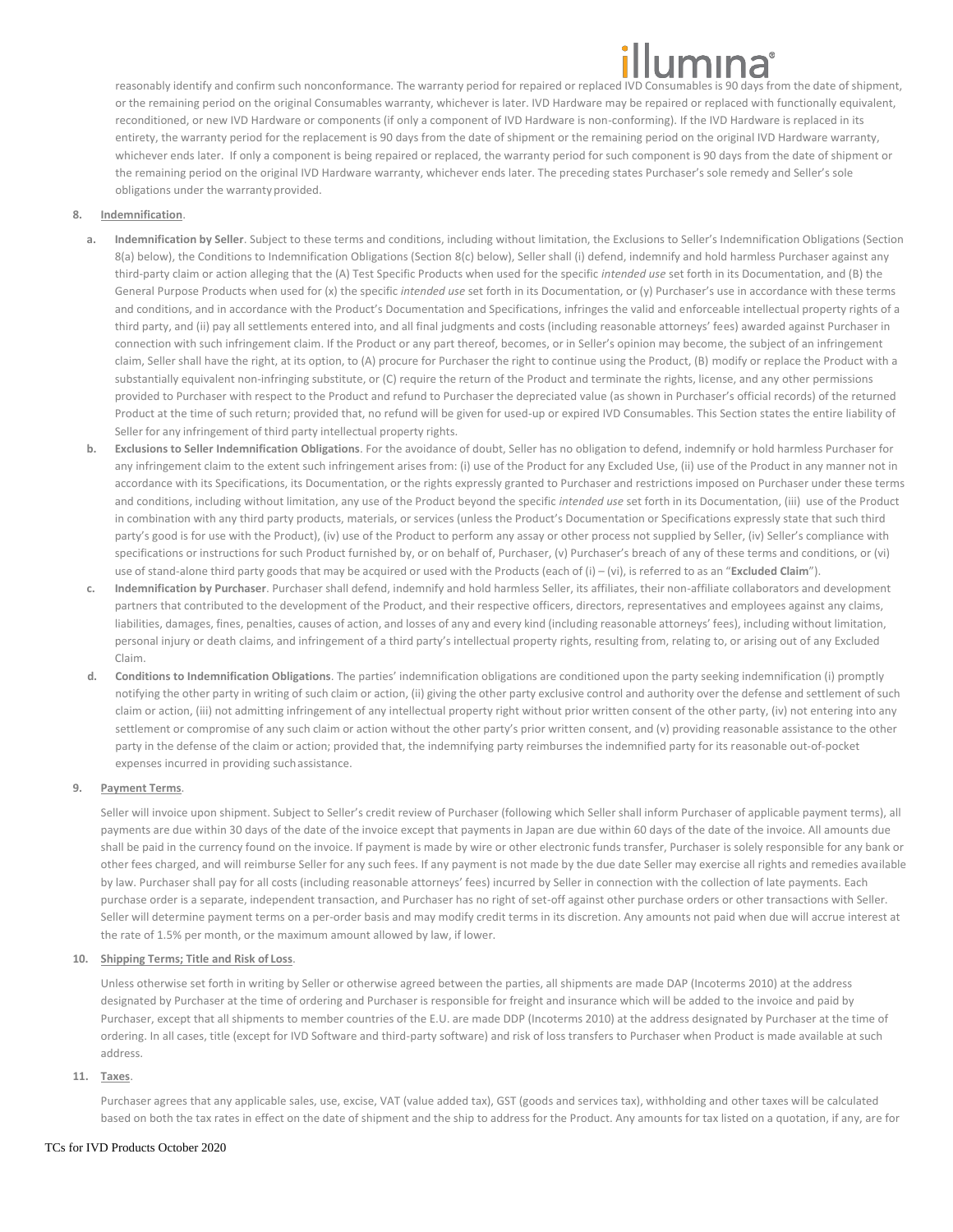reference purposes only and are not binding on Seller. All prices and other amounts payable to Seller are exclusive of and are payable without deduction for any taxes, customs duties, tariffs or charges hereafter claimed or imposed by any governmental authority upon the sale of Product, all of which will be paid by Purchaser. In the event Seller is required by law or regulation to pay any such tax, duty or charge, such amount will be added to the purchase price or subsequently invoiced to the Purchaser. For Purchasers in New Zealand, Seller and Purchaser agree that subsection 8(4) Goods and Services Tax Act 1985, as may be amended, does not apply to the Products.

- **12. General**.
	- **a. Applicability of Terms and Conditions**. These terms and conditions exclusively govern the ordering, purchase, supply, and use of Product, and override any conflicting, amending and/or additional terms contained in any purchase orders, invoices, or similar documents all of which are hereby rejected and are null and void. Seller's failure to object to any such terms shall not constitute a waiver by Seller, nor constitute acceptance by Seller of such terms and conditions. Third party products may be subject to additional terms and conditions.
	- **b. Order Changes/Cancellations**. Orders for Products may not be changed or cancelled once placed.
	- **c. Governing Law**. These terms and conditions, their interpretation, and the performance of the parties shall be governed by the laws of (i) the State of California, U.S.A., if Purchaser is the United States; (ii) the laws of the country where the Seller entity is located, if Purchaser is not located in the United States. Seller and Purchaser agree that the United Nations Convention on Contracts for the International Sale of Goods shall not apply to these terms and conditions, including any terms in the Documentation.
	- **d. Arbitration**. In Seller's sole discretion, any dispute, claim or controversy arising out of or relating to these terms and conditions, shall be determined by confidential binding arbitration conducted in the English language, under generally accepted arbitration rules and procedures in a venue to be determined by Seller. In all cases of arbitration each party shall bear its own costs and expenses and an equal share of the arbitrator's and administrator's fees of arbitration; neither party nor an arbitrator may disclose the existence, content, or results of any arbitration without the prior written consent of both parties, unless required by law; the decision of the arbitrator shall be final and binding on the parties, provided that, the arbitrator shall not have the authority to alter any explicit provision of these terms and conditions; judgment on the award may be entered in any court having jurisdiction. This clause shall not preclude the parties from seeking provisional remedies in aid of arbitration from a court of appropriate jurisdiction.
	- **e. Representations and Warranties**. Purchaser is not an authorized dealer, representative, reseller, or distributor of any of Seller's, or its affiliates', products or services. Purchaser represents and warrants that it (i) is not purchasing the Product on behalf of a third party, (ii) is not purchasing the Product in order to resell or distribute the Product to a third party, (iii) is not purchasing the Product in order to export the Product from the country in which Seller shipped the Product pursuant to the ship-to address designated by Purchaser at the time of ordering ("**Ship-to Country**"), and (iv) will not export the Product out of the Ship-To Country. Purchaser further represents and warrants that the Product shall be used in the usual course of business or practice, or by: (A) a person licensed in a health field in the applicable jurisdiction(s) or (B) a Purchaser's designated agent or employee for lawful research, teaching, or testing purposes.
	- **f. Remedies for Breach**. In addition to any remedies specified elsewhere under these terms and conditions, and any remedies available to Seller under law or in equity, in the event Purchaser breaches these terms and conditions, including without limitation Sections 2-4, Seller may do any, all, or any combination of the following: (i) cease performance, including without limitation, cease further shipments of Product, (ii) terminate the rights granted to Purchaser pursuant to Section 2 (Rights to Product Upon Purchase), (iii) terminate any service contracts then in effect for affected Product, (iv) terminate any remaining product warranty for the affected Product, and (v) require Purchaser to immediately pay any unpaid invoice.
	- **g. IVD Hardware Compatibility**. Due to the slower rate of updates to IVD Hardware, Purchaser acknowledges that Seller's research use reagents and consumables may not be compatible with the IVD Hardware and IVD Software. Purchaser agrees to contact Seller's technical support department prior to purchasing any Seller research use reagents and consumables for use with IVD Hardware and IVD Software.
	- **h. Service Contracts**. If a Seller extended service contract for IVD Hardware is being provided then Seller's standard terms and conditions for such service contract shall exclusively govern such extended servicecontract.
	- **i. Future Products**. Any future products and/or services ("**Unreleased Products**") are subject to new part numbers, pricing, and specifications and the acquisition of Product hereunder is not in reliance on the availability of any Unreleased Products.
	- **j. Seller Affiliates**. Any actions or rights that may be performed or exercised by Seller hereunder may be performed or exercised by Seller itself or by any of its affiliates. By way of non-limiting example, Seller's affiliates may carry out shipment, servicing, invoicing and receipt of payment.
	- **k. Force Majeure**. Seller is not responsible for any failure to perform or delay attributable in whole or in part to any cause beyond its reasonable control, including but not limited to acts of God, fire, flood, tornado, earthquake, hurricane, lightning, government actions, actual or threatened acts of war, terrorism, civil disturbance or insurrection, sabotage, labor shortages or disputes, failure or delay in delivery by Seller's suppliers or subcontractors, transportation difficulties, shortage of energy, raw materials or equipment, or Purchaser's fault or negligence. In the event of any such delay the delivery date shall be deferred for a period equal to the time lost by reason of the delay.
	- **l. Notices**. Any notice required or permitted shall be in writing and shall be deemed received when (i) delivered personally; (ii) 5 days after having been sent by registered or certified mail, return receipt requested, postage prepaid (or 10 days for international mail); or (iii) 1 day after deposit with a commercial express courier that provides written verification ofreceipt.
	- **m. Seller Information**. Seller may maintain and use a database of orders and account information pertaining to Purchaser for purposes of order processing, maintaining records, assisting with future orders of Purchaser, and compliance with applicable laws and regulations. Purchaser may not disclose any financial terms of this transaction to any third party without the prior written consent of the Seller, except as (and only to the extent) required by securities or other applicable law. Purchaser grants to Seller a non-exclusive, fully paid-up, royalty-free, worldwide, irrevocable, perpetual right and license, with the right to sublicense, to use and commercialize in any manner suggestions, ideas or comments provided by Purchaser to Seller related to the Products.
	- **n. Export Compliance**. The Products, any related technology, or information provided to Purchaser may be subject to restrictions and controls imposed by United States export control laws and regulations and other countries' applicable export control laws and regulations. Notwithstanding anything to the contrary in these terms and conditions, Purchaser agrees not to export, re-export, transfer, distribute, release, or use the Products, any related technology,